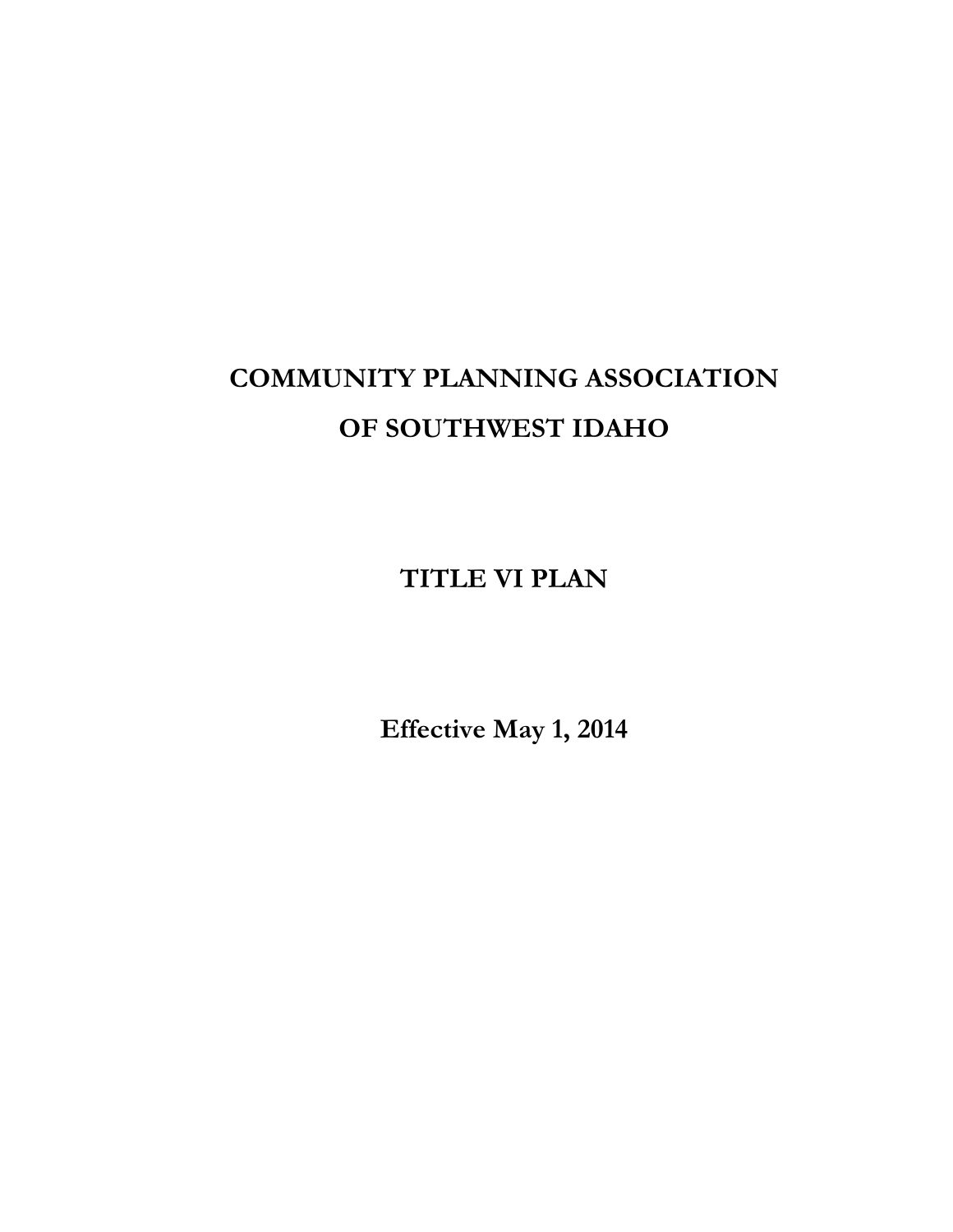## <span id="page-1-0"></span>**TABLE OF CONTENTS**

| <b>SECTION 5 - STATE PROCEDURES, MANUALS, AND DIRECTIVES APPLICABLE TO FEDERAL-AID</b> |  |
|----------------------------------------------------------------------------------------|--|
|                                                                                        |  |
|                                                                                        |  |
|                                                                                        |  |
|                                                                                        |  |

# This document is available online at:

http://www.compassidaho.org/people/publicinvolvement.htm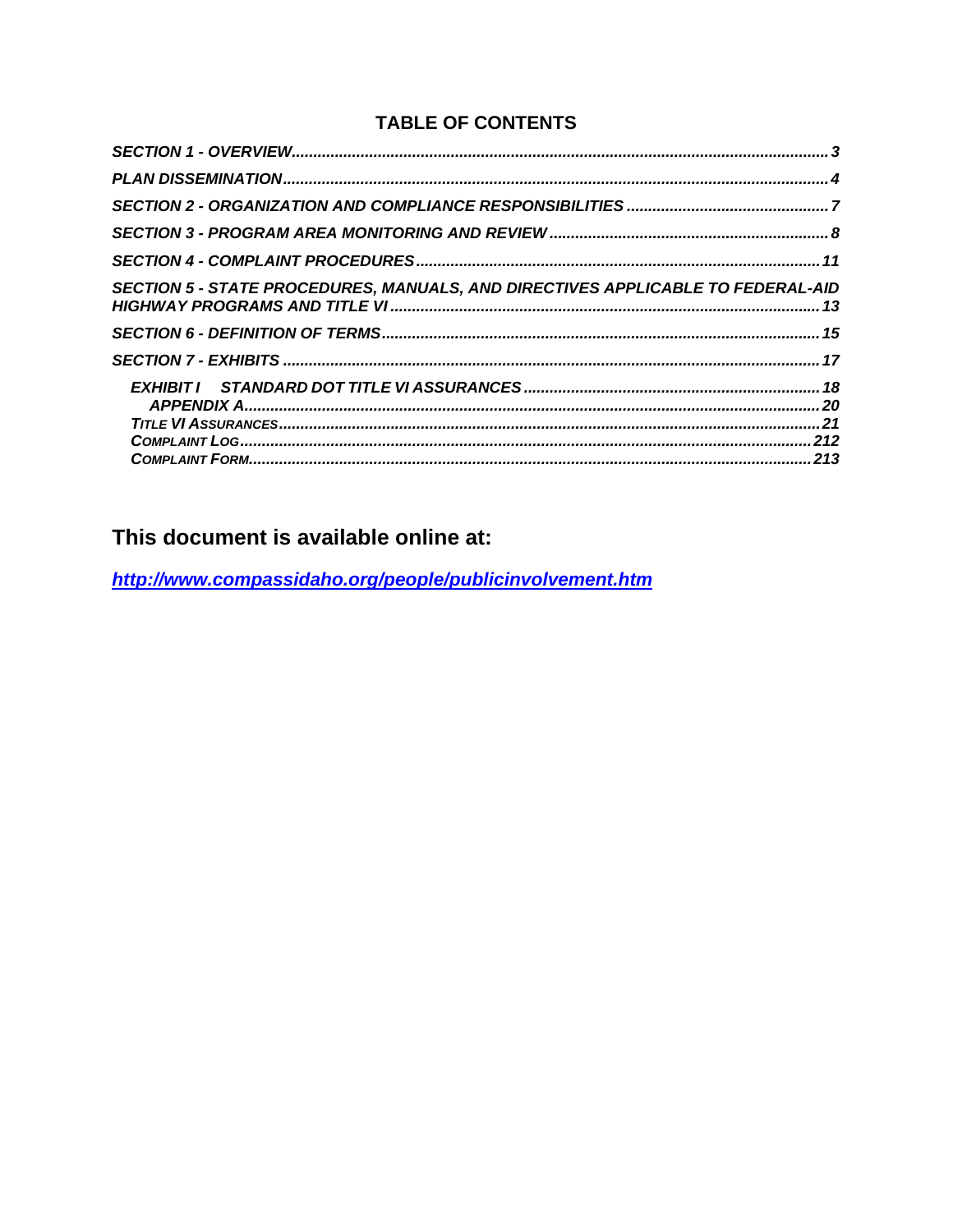#### **SECTION 1 - OVERVIEW**

#### **INTRODUCTION**

The Community Planning Association of Southwest Idaho (COMPASS) is a forum for regional collaboration that helps maintain a healthy and economically vibrant region, offering people choices in how and where they live, work, play, and travel. COMPASS serves as the metropolitan planning organization (MPO) for Ada and Canyon Counties, Idaho.

As a recipient of Federal financial assistance, COMPASS is required to comply with various non-discrimination laws and regulations, including Title VI of the Civil Rights Act of 1964, which provides that:

**"No person in the United States shall, on the grounds of race, color, or national origin, be excluded from participation in, be denied the benefits of, or be subjected to discrimination under any program or activity receiving Federal assistance under this title or carried out under this title."**

**The Federal-aid Highway Transportation Act of 1973 added** *sex* **to the list of prohibitive factors.** *Disabilit***y was added through Section 504 of the Rehabilitation Act of 1973.** *Age* **was subsequently added in 1975 under the Age Discrimination Act.**

The Civil Rights Restoration Act of 1987 broadened the scope of Title VI coverage by expanding the definition of the term "programs or activities" *to include all programs or activities of Federal-aid recipients, subrecipients, and contractors, whether or not such programs and activities are federally assisted.*

Title VI was further defined in 1994. Executive Order 12898 - Environmental Justice (EJ), directed Federal agencies *to identify and address the effects of all programs, policies, and activities on "minority populations and low-income populations."*

In 2000, Executive Order 13166 - Limited English Proficiency (LEP), was also signed into effect requiring Federal agencies to *assess and address the needs of otherwise eligible limited English proficient persons seeking access to the programs and activities of recipients of Federal financial assistance.* 

In addition, the Americans with Disabilities Act (ADA) is part of COMPASS's Title VI Program. The ADA and Section 504 of the Rehabilitation Act protect the civil rights of persons with disabilities; therefore, COMPASS's provision of services and benefits to the public must include provisions for persons with disabilities relative to fair and equitable treatment in their transportation needs.

COMPASS' Director of Operations develops and oversees COMPASS's Title VI plan and program compliance. COMPASS' Communications Coordinator submits required reports to the federal agencies.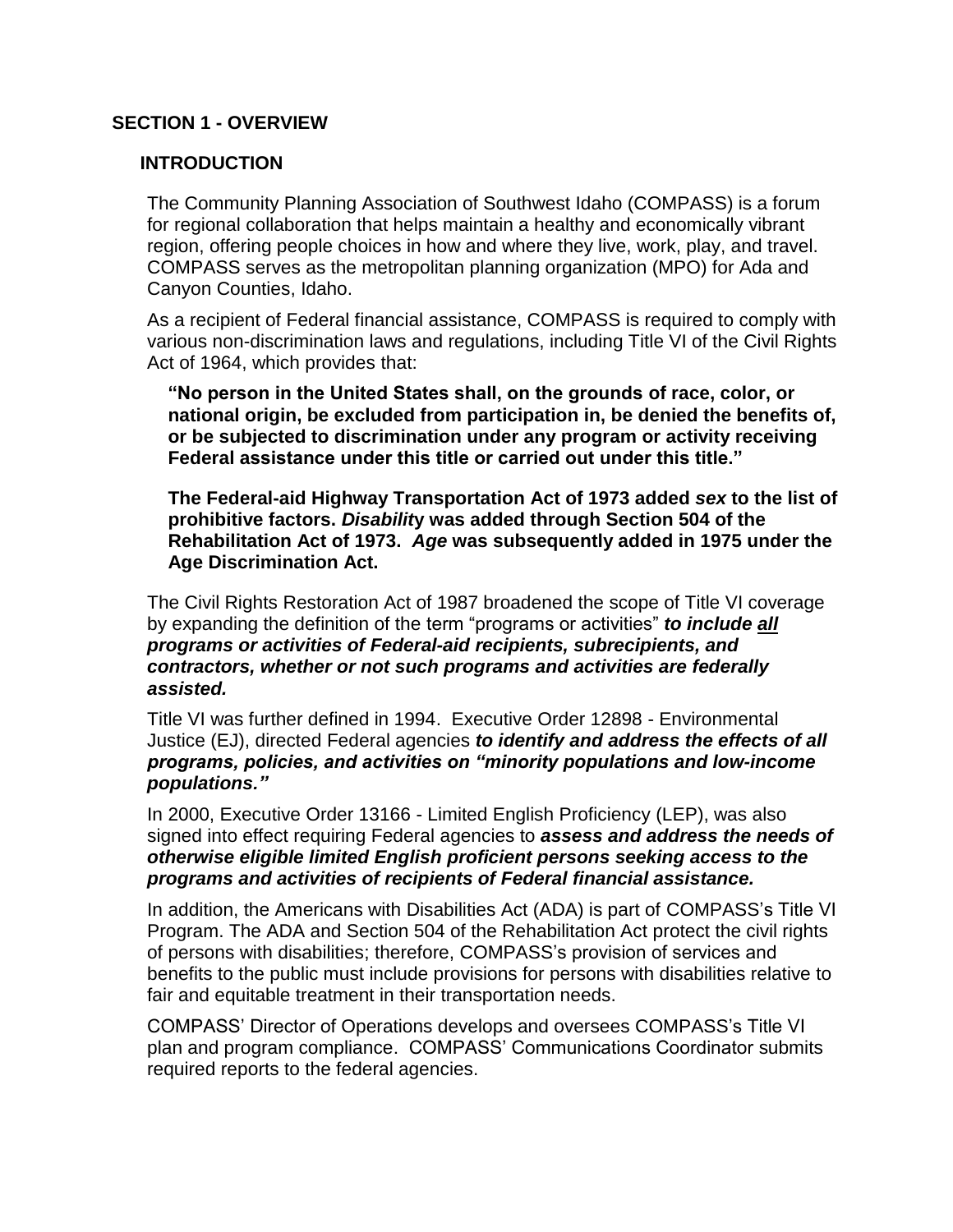## **PLAN OBJECTIVES**

The primary objectives of COMPASS's Title VI plan are:

- To assign and clarify roles, responsibilities, and procedures for assuring compliance with Title VI of the Civil Rights Act of 1964 and all related regulations and directives.
- To assure that all people affected by COMPASS's Federal-aid programs and projects receive the services, benefits, and opportunities to which they are entitled without regard to race, color, national origin, age, gender, disability, economic status or Limited English Proficiency.
- To proactively prevent discrimination and ensure nondiscrimination in all COMPASS programs and activities, whether those programs and activities are Federally funded or not.
- To establish procedures for identifying and eliminating discrimination when found to exist.
- To establish procedures to review specific program areas annually within COMPASS to determine the effectiveness of the area's activities at all levels.
- To set forth procedures for the filing and processing of complaints by persons who believe they have been subjected to discrimination under Title VI in any COMPASS service, program, or activity.

#### <span id="page-3-0"></span>**PLAN DISSEMINATION**

The COMPASS Title VI plan is available to all internal users and members of the public, interest groups and organizations via the COMPASS website: *<http://www.compassidaho.org/people/publicinvolvement.htm>*

Hard copies or alternative formats of the COMPASS Title VI plan are available to all internal users and members of the public, interest groups and organizations upon request to the Director of Operations.

## **AUTHORITIES**

COMPASS's Title VI plan was developed pursuant to the following authorities:

- Title VI of the Civil Rights Act of 1964
- 42 USC 2000d
- FTA Circular 4702.1A
- Federal Transit Laws as amended (49 USC Chapter 53 et seq.)
- 49 CFR 21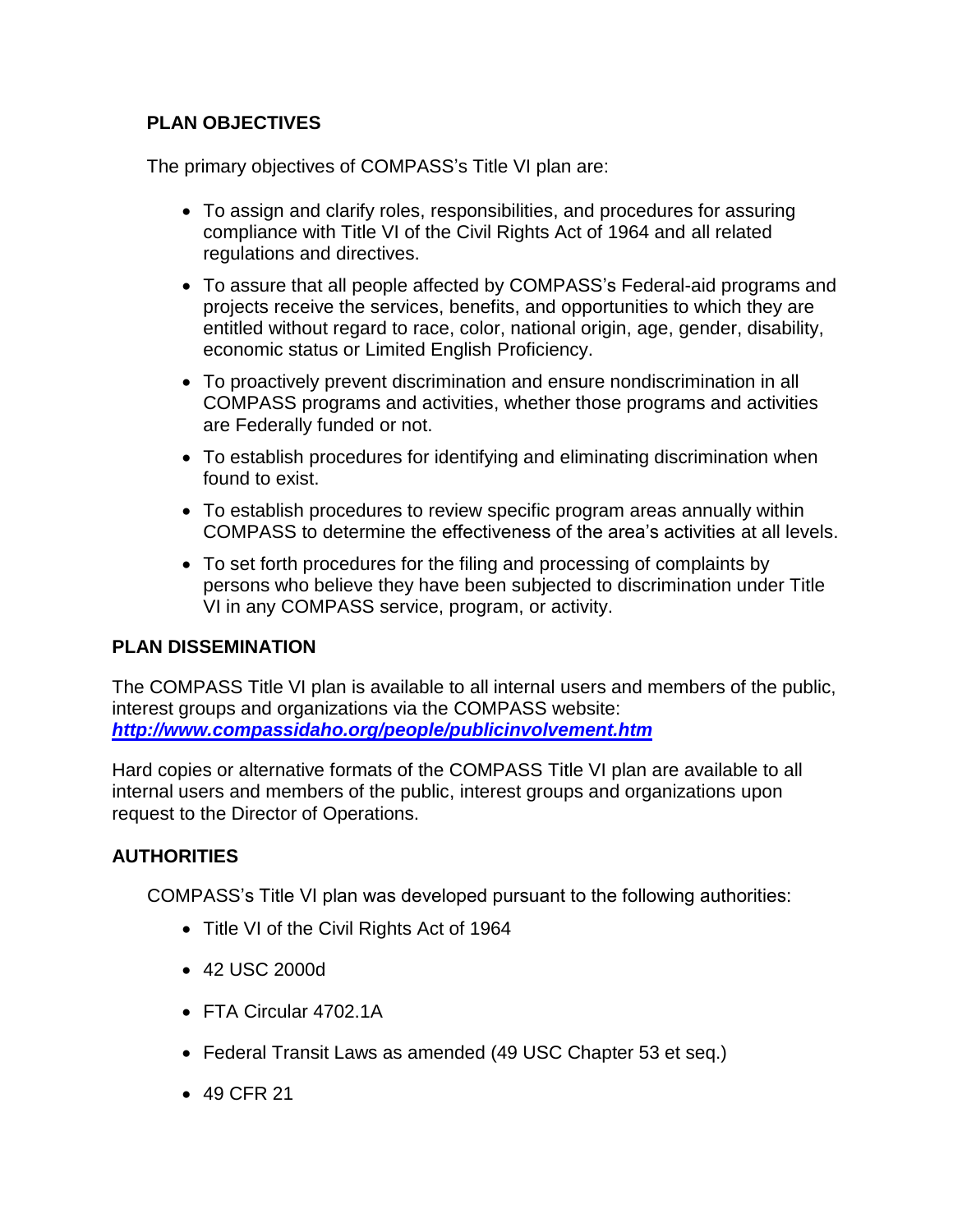- DOT Order 1050.2
- 42 USC 4601 to 4655
- Title VIII of the Civil Rights Act of 1968, amended 1974
- 23 USC 109(h)
- 23 USC 324
- Federal-aid Highway Transportation Act
- 23 CFR 200
- E.O. 12250 Leadership and Coordination of Non-Discrimination Laws
- E.O. 12898 Environmental Justice
- E.O. 13166 Limited English Proficiency

#### **TITLE VI POLICY STATEMENT**

COMPASS is committed to compliance with Title VI of the Civil Rights Act of 1964 and all related regulations and directives. COMPASS assures that no person shall on the grounds of race, color, national origin, gender, age, or disability be excluded from participation in, be denied the benefits of, or be otherwise subjected to discrimination under any COMPASS service, program, or activity.

COMPASS also assures that every effort will be made to prevent discrimination through the impacts of its programs, policies, and activities on minority and lowincome populations. In addition, COMPASS will take reasonable steps to provide meaningful access to services for persons with Limited English Proficiency.

Federal financial assistance is defined as Federal dollars that are passed directly to COMPASS to support the operation of transportation-related programs.

COMPASS' Title VI Plan in its entirety applies to all of COMPASS's programs and services, regardless of funding source.

#### **DISCRIMINATION UNDER TITLE VI**

Title VI and its related statutes prohibit two types of discrimination: **intentional discrimination** or **disparate treatment** and **disparate impact** or **disparate effects**.

The first, **intentional discrimination**, is the result of inconsistent application of rules and/or policies to one group of people over another. This form of discrimination may result when rules and policies are applied to intentionally treat a person(s) differently because of race, color, national origin, gender, disability, or age.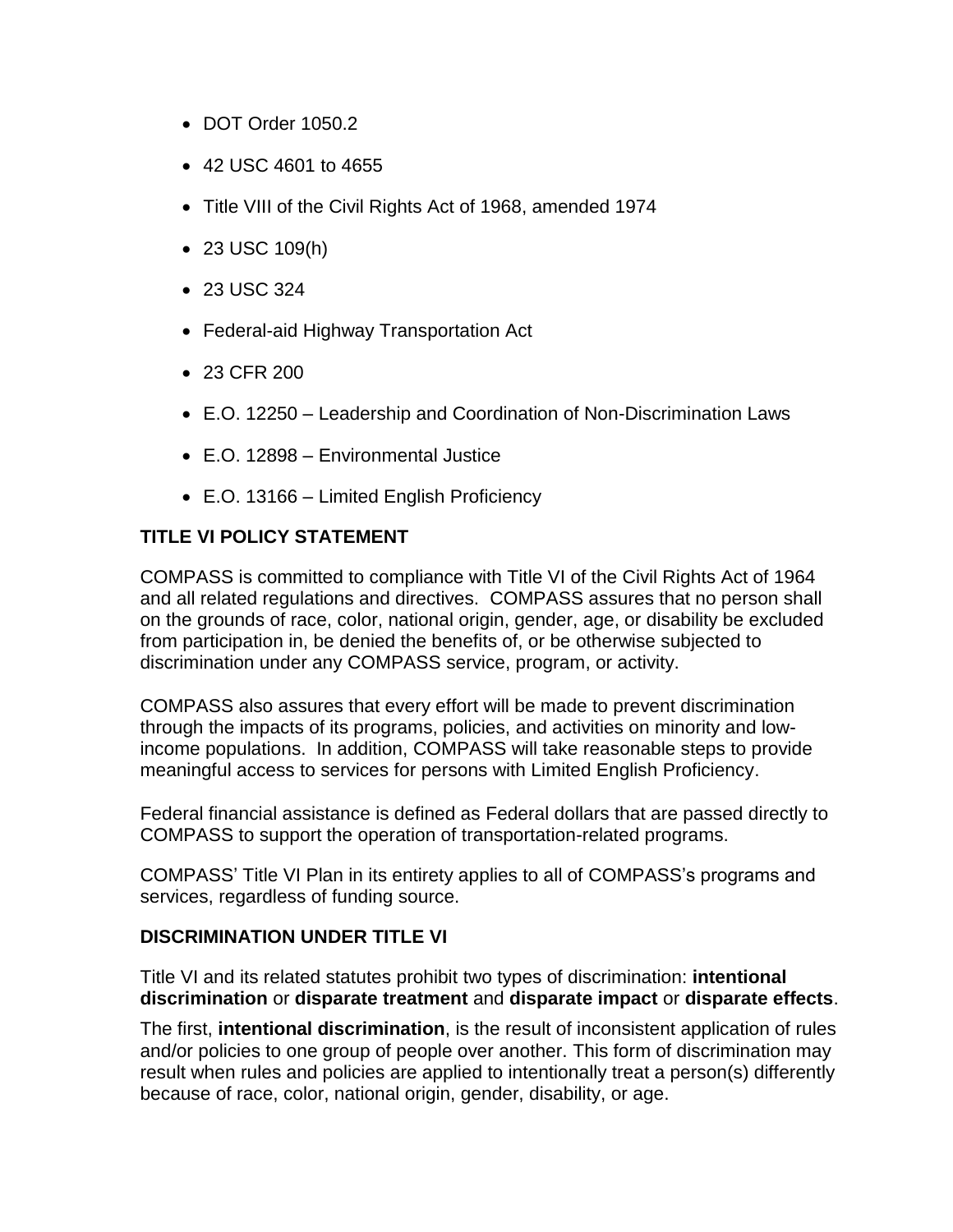The second type of discrimination is **disparate impact** or **disparate effects**. A disparate impact results when rules and laws have a different and more inhibiting effect on women and minority groups than on the majority because of race, color, national origin, gender, disability or age. This type of discrimination occurs when a neutral procedure or practice results in fewer services or benefits, or inferior services or benefits, to members of a protected group such as minorities or low-income populations. With disparate impact, the focus is on the consequences of a decision, policy, or practice rather than on the intent.

Under Title VI, COMPASS's efforts to prevent such discrimination must address, but are not limited to:

- access to services, financial aid, or other benefits provided under its programs;
- distinctions in the quality, quantity, or manner in which the benefit is provided; segregation or separate treatment;
- restriction in the enjoyment of any advantages, privileges, or other benefits provided to others;
- different standards or requirements for participation;
- methods of administration which directly or through contractual relationships would defeat or substantially impair the accomplishment of effective nondiscrimination;
- discrimination in any activities related to highway and infrastructure or facility built or repaired in whole or in part with Federal funds;
- discrimination in any employment resulting from a program, the primary purpose of which is to provide employment.

COMPASS has developed this Title VI plan to help assure that all services, programs, and activities of COMPASS, whether Federally assisted or not, are offered, conducted, and administered fairly, without regard to race, color, national origin, gender, disability, age, economic status or ability to communicate in English of the participants or beneficiaries.

Matthew J. Stoll Executive Director

May 1, 2014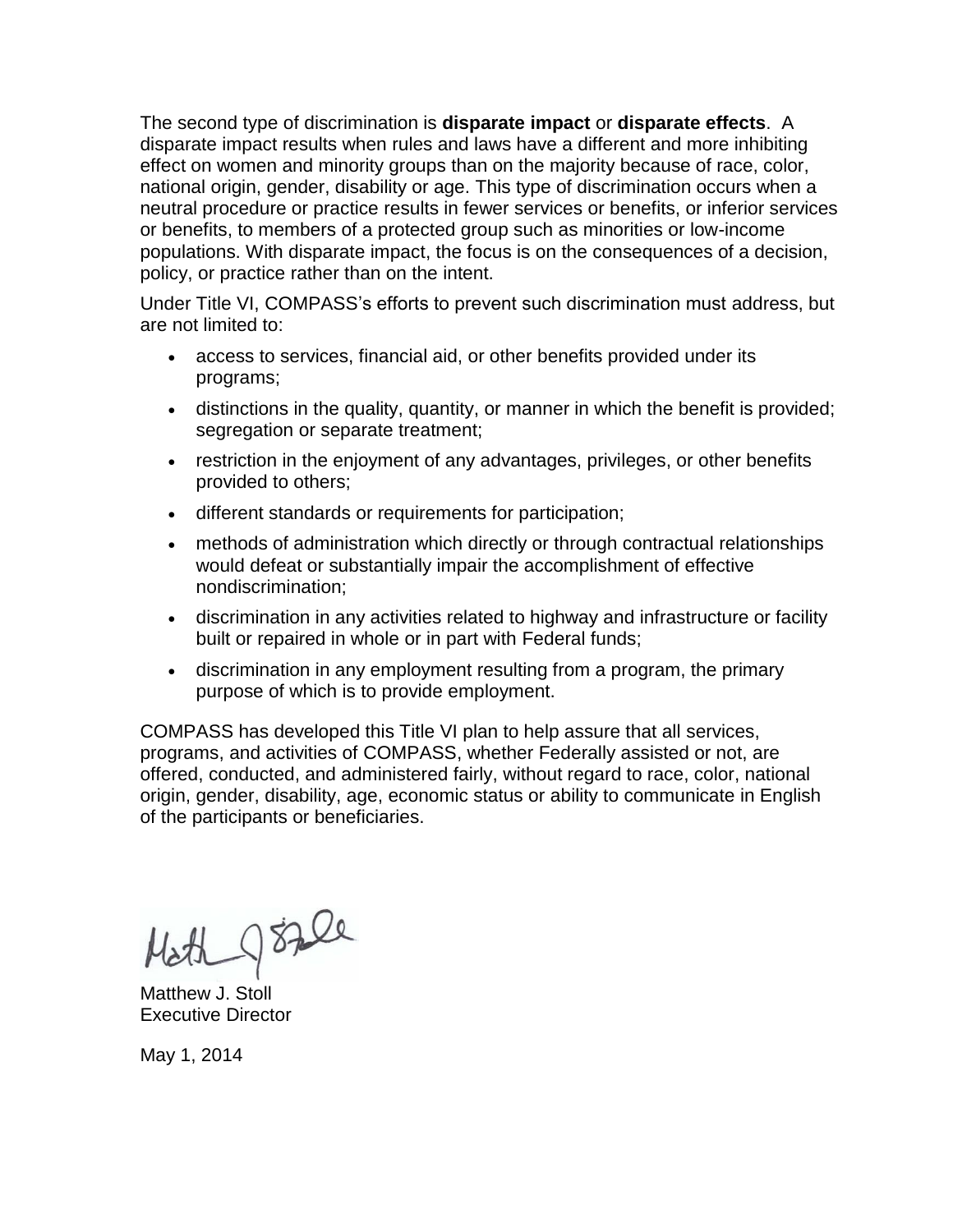#### <span id="page-6-0"></span>**SECTION 2 - ORGANIZATION AND COMPLIANCE RESPONSIBILITIES**

**Executive Director** – The Executive Director is the head of COMPASS and is responsible to the COMPASS Board of Directors. The Executive Director provides leadership, guidance, direction, and support for COMPASS's Title VI programs.

**Director of Operations** – The Director of Operations is responsible for supervising, reviewing, monitoring, and evaluating the effectiveness of equal employment opportunity programs. The Director of Operations is responsible for managing the Title VI, ADA/Section 504, Limited English Proficiency (LEP), and Disadvantaged Business Enterprises programs. The Director of Operations acts as a liaison between COMPASS and Federal and state officials regarding EEO issues.

<span id="page-6-1"></span>**Supervisors** – COMPASS supervisors are responsible for familiarizing themselves with the requirements of Title VI, E.O. 12898, and E.O. 13166, and for complying with COMPASS's Title VI Program. They are responsible to promptly report issues or complaints concerning Title VI and related statutes to the Director of Operations.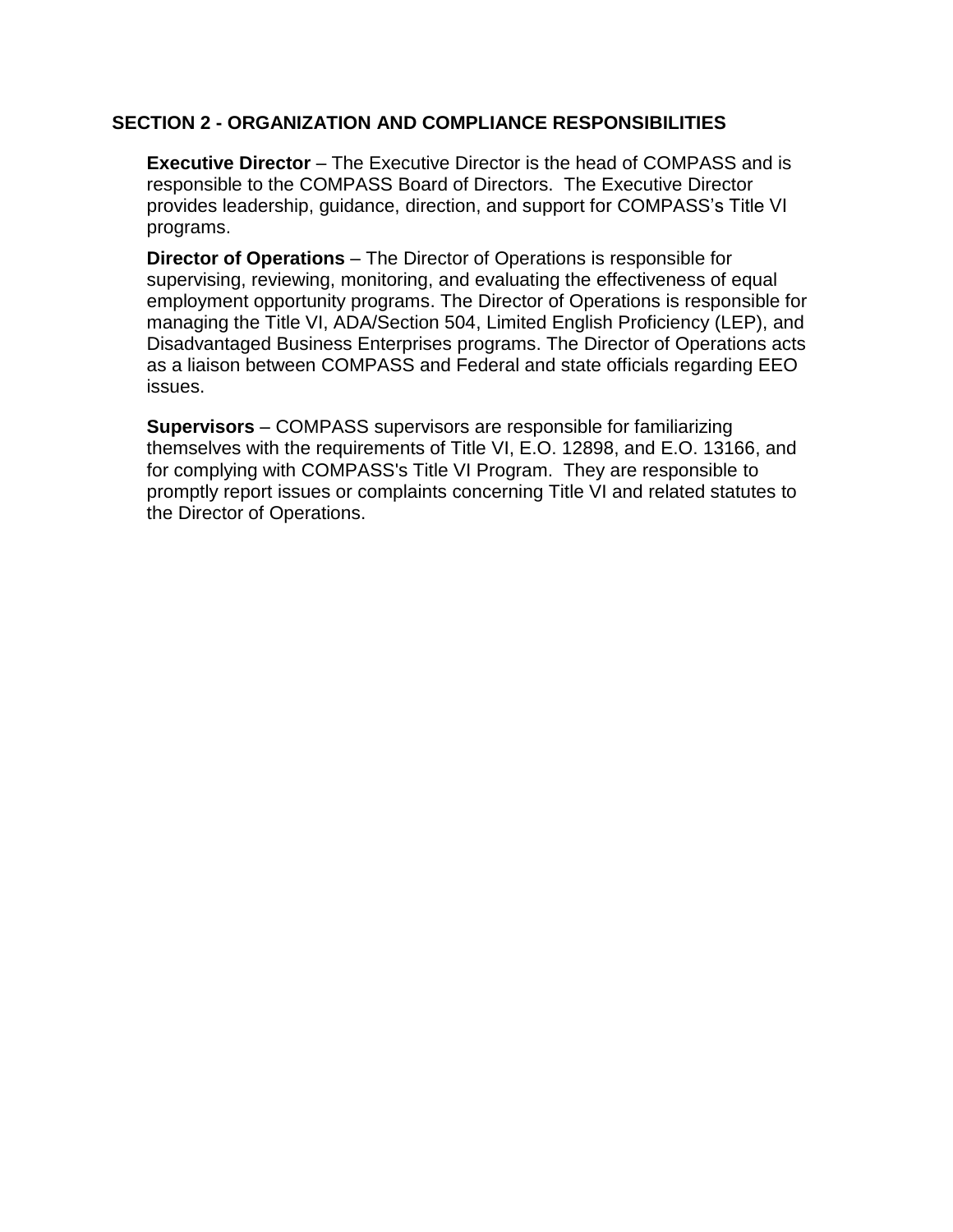#### **SECTION 3 - PROGRAM AREA MONITORING AND REVIEW**

#### **PROGRAM AREA MONITORING - METROPOLITAN PLANNING ORGANIZATIONS**

The Metropolitan Planning Organizations (MPOs) are responsible for the transportation planning process within their urbanized areas. Each MPO develops a 3-year Transportation Improvement Program (TIP), a long-range transportation plan, and develops and implements an annual Unified Planning Work Program (UPWP).

COMPASS principal planners, the Director of Operations and the Communications Coordinator are responsible for that all transportation planning processes are executed in accordance with Title VI requirements. This process entails deliberation of all possible social, economic, and environmental effects of a proposed plan or program on identified groups in order to avoid the unintended creation of inappropriate and biased programs.

#### **Compliance Monitoring**

- Monitor overall strategies and goals of the transportation planning process to ensure Title VI compliance;
- Monitor the utilization of demographic information to identify minority and low-income populations and examine the distributions of the benefits/burdens of the transportation plans and activities on these groups;
- Monitor the service equities of the planning data collection and analyses for impacts on different socio-economic groups;
- Monitor the public involvement processes to improve effectiveness and reduce participation barriers for minority and low-income populations;
- Monitor Environmental Justice (E.O. 12898) issues to identify and locate minority and low-income populations that may be impacted by transportation planning programs;
- Monitor compliance with E.O. 13166, Limited English Proficiency, to improve access and understanding of transportation planning processes for those in the population confronted with language barriers;
- Ensure that female and minority-owned firms have an equal opportunity to participate in the consultant selection phase of the transportation planning process;
- Monitor MPO accomplishments and problem areas.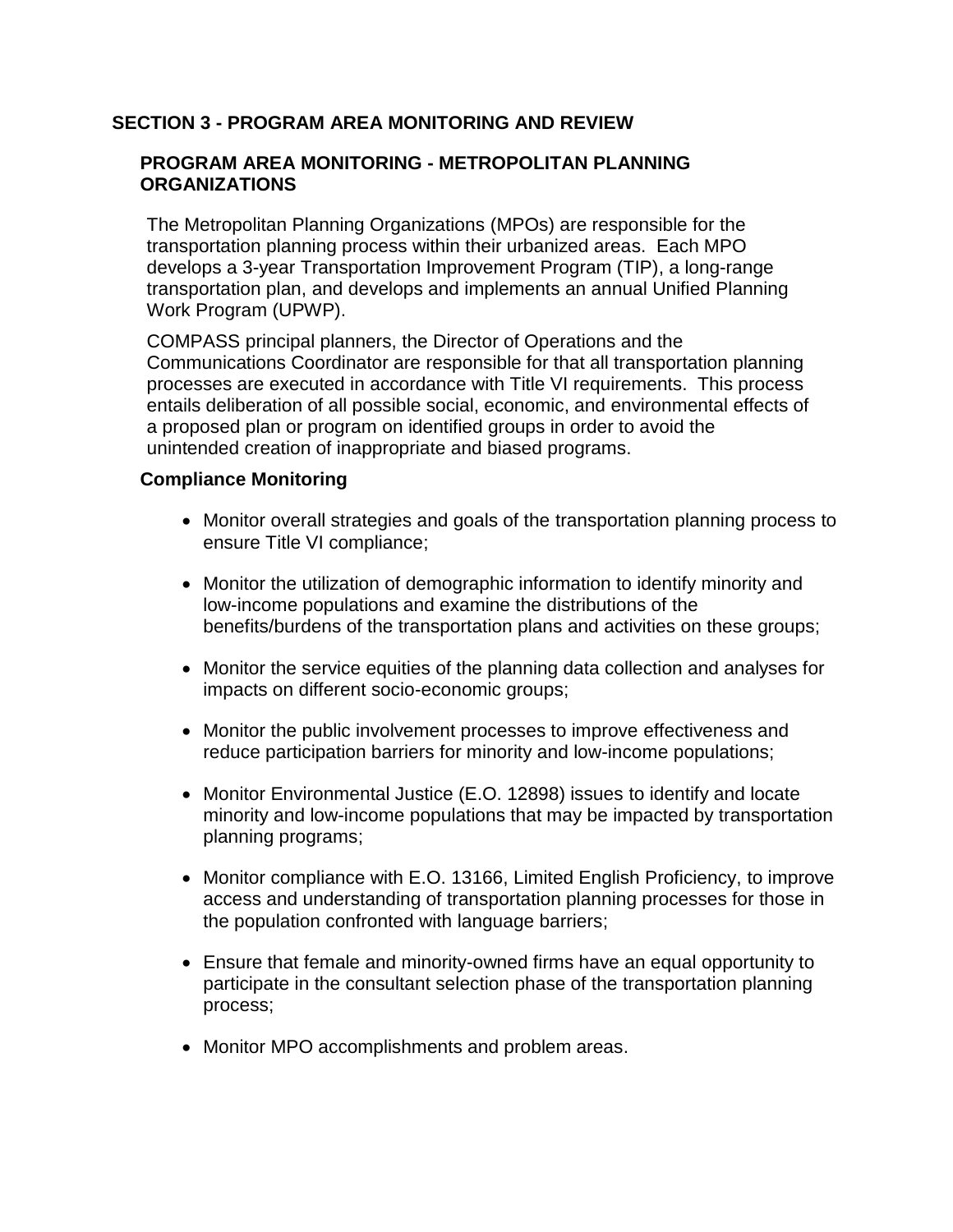#### **Annual Review**

The Director of Operations and the Communications Coordinator review the information listed below for compliance with Title VI and report it annually.

- Strategies used to ensure that all components of the transportation planning process comply with Title VI;
	- Whether COMPASS has developed a demographic profile of its planning area that includes identification of minority and low-income populations;
	- Whether COMPASS has developed a process to seek to identify the needs of minority and low-income populations and to use demographic information to assess the distribution of benefits across these groups;
	- What process is in place to assess the benefits/burdens of transportation system investments on minority and low-income populations on an analytic basis and whether an appropriate data source and tools are used to support the analysis;
	- Whether a public involvement strategy for engaging minority and low-income populations in transportation decision-making is in place and what steps are being taken to reduce any participation barriers that have been identified;
	- Determine if the public involvement process is routinely evaluated and whether there have been efforts made to improve effectiveness, especially with regard to minority and low-income populations and any other affected groups;
	- What efforts have been made to engage minority and low-income populations in the public outreach effort and whether the public outreach effort utilizes media targeted to minority and low-income groups;
	- What procedure COMPASS has established for using issues/concerns raised by minority and low-income populations as well as other affected individuals and groups in the decision-making process;
	- Composition of COMPASS's workforce by position title, race and gender;
	- The names, race and gender of the individuals on COMPASS's Board of Directors and what criteria has been established for their selection and retention;
	- Number of consultant agreements awarded and the dollar amount; Number of female and minority firms and the dollar amount;
	- Efforts made to ensure an equal opportunity for female and minority consulting firms to participate in the consultant selection process;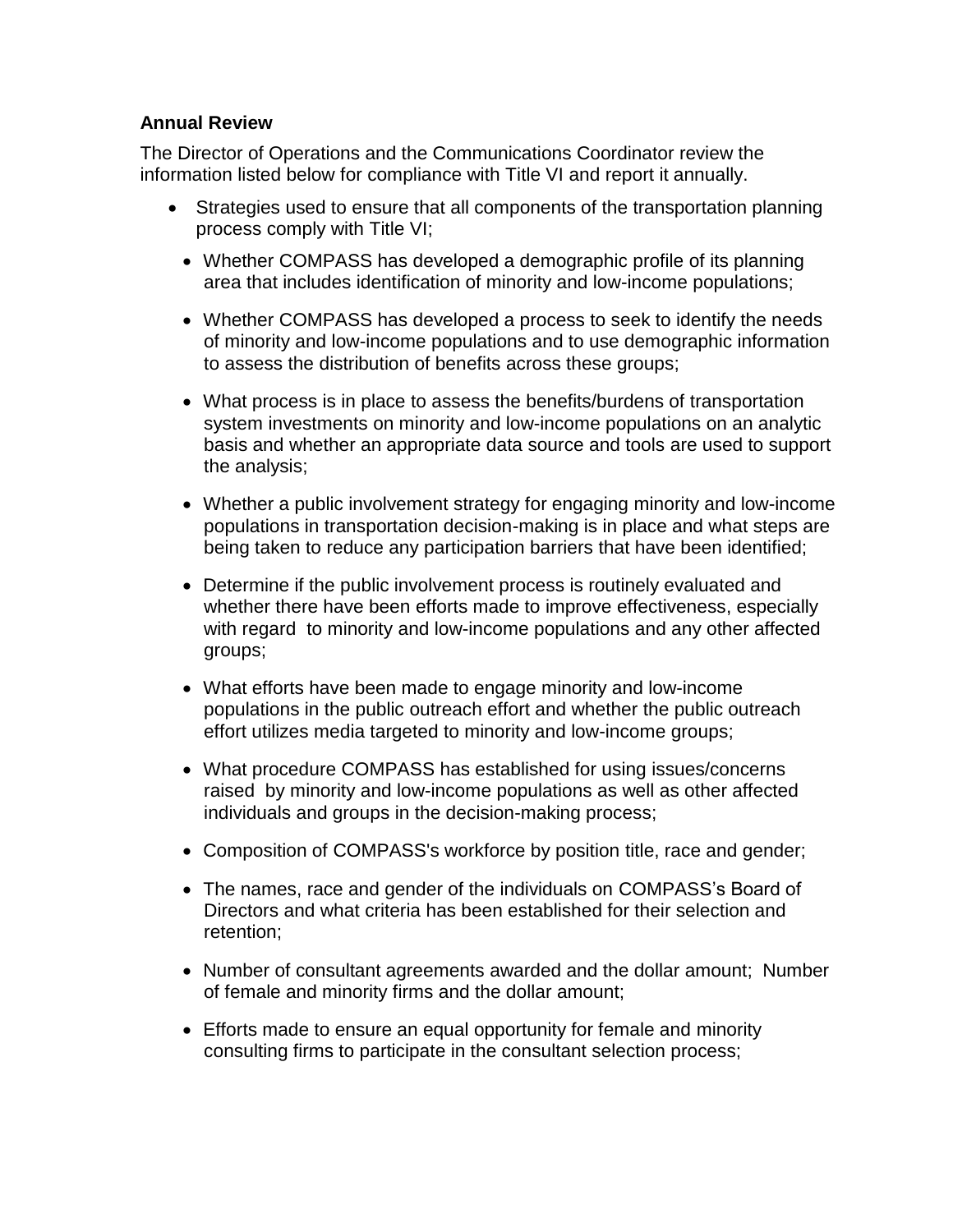- Number of hearings, the location, and the times of day the hearings were held; The percentage of female and minority participation at the hearings;
- Number of public information meetings/open houses held; Percentage of female and minority participation;
- Efforts made to take Environmental Justice concerns into consideration in the transportation planning process;
- Whether there was any training received regarding Title VI or Environmental Justice;
- Review of COMPASS internal complaint procedures and policies;
- Status of any Title VI complaints received regarding any of the transportation planning and public involvement processes;
- Any significant Title VI activities or accomplishments made during the review period.
- Any significant Title VI activities or actions planned for the ensuing year.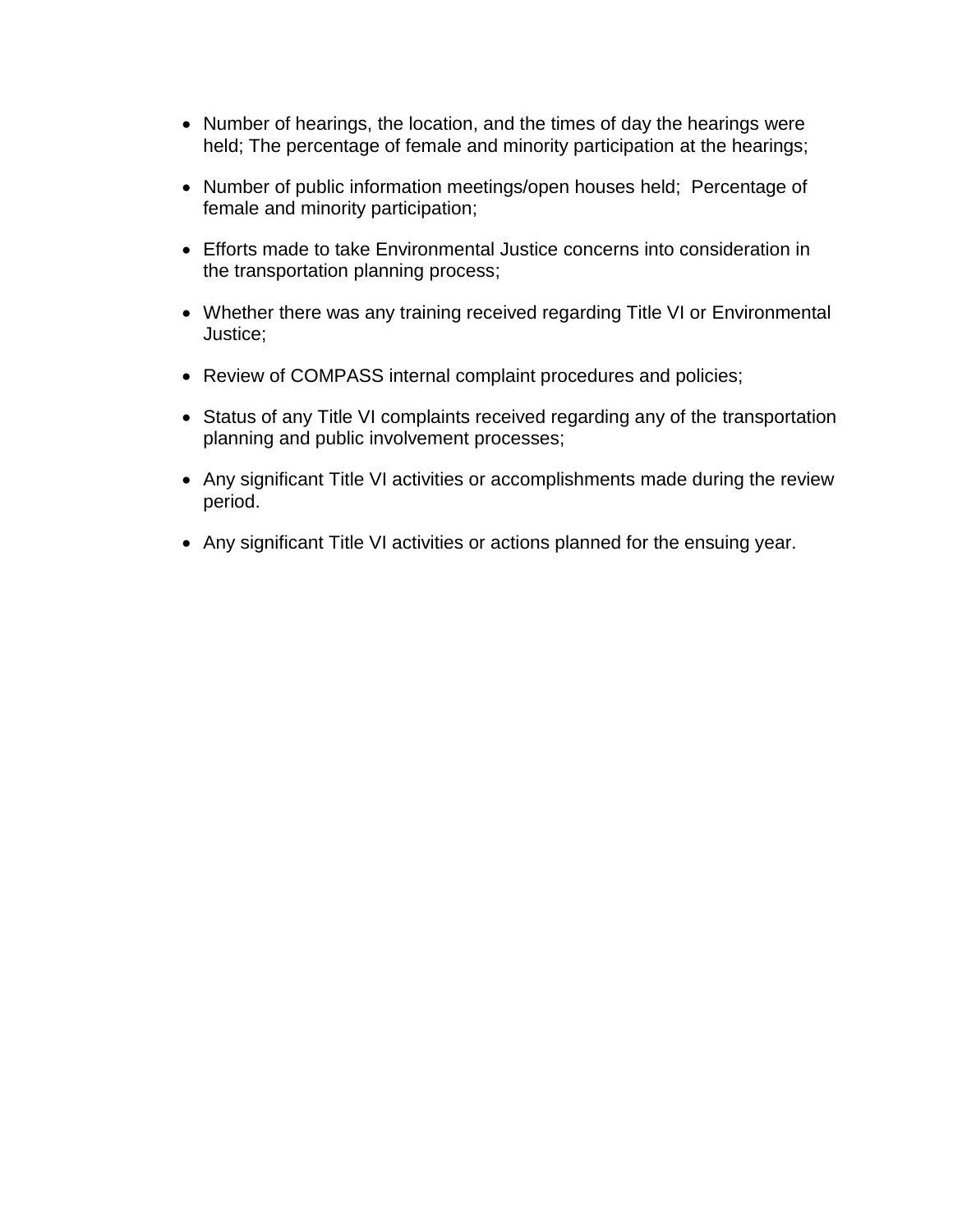#### <span id="page-10-0"></span>**SECTION 4 - COMPLAINT PROCEDURES**

Any person who believes that he or she, individually, as a member of any specific class, or in connection with any disadvantaged business enterprise, has been subjected to discrimination prohibited by Title VI of the Civil Rights Act of 1964, the American with Disabilities Act of 1990, Section 504 of the Vocational Rehabilitation Act of 1973 and the Civil Rights Restoration Act of 1987, as amended, may file a complaint with COMPASS. A complaint may also be filed by a representative on behalf of such a person. All complaints will be referred to the COMPASS' Director of Operations for review and action.

In order to have the complaint considered under this procedure, the complainant must file the complaint no later than 180 days after:

- a) The date of alleged act of discrimination; or
- b) Where there has been a continuing course of conduct, the date on which that conduct was discontinued.

In either case, the Director of Operations or his/her designee may extend the time for filing or waive the time limit in the interest of justice, specifying in writing the reason for so doing.

Complaints shall be in writing and shall be signed by the complainant and/or the complainant's representative. Complaints shall set forth as fully as possible the facts and circumstances surrounding the claimed discrimination. If necessary, the Director of Operations will assist the person in reducing the complaint to writing and submit the written version of the complaint to the person for signature. The complaint shall then be handled according to the investigative procedures as outlined below.

Please Note This Exception to the Procedures Below:

All complaints regarding accessibility for the disabled must be forwarded directly to the Idaho Transportation Department (ITD) for investigation.

Within 10 days, the Director of Operations will acknowledge receipt of the allegation, inform the complainant of action taken or proposed action to process the allegation, and advise the complainant of other avenues of redress available, such as to ITD and/or the US Department of Transportation (USDOT).

COMPASS will advise ITD within 10 days of receipt of the allegations. Generally, the following information will be included in every notification to ITD:

- a) Name, address, and phone number of the complainant.
- b) Name(s) and address(es) of alleged discriminating official(s).
- c) Basis of complaint (i.e., race, color, national origin or sex)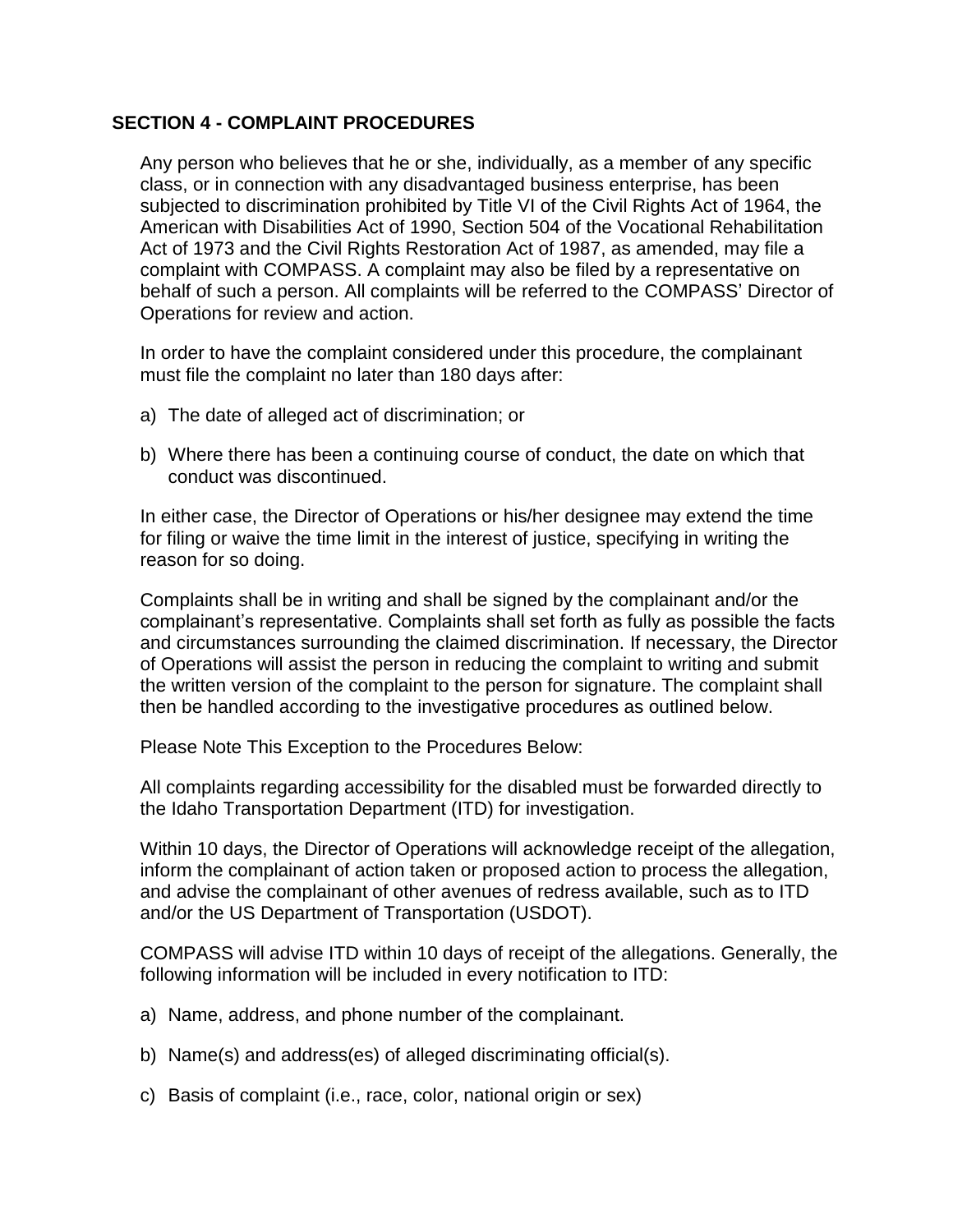- d) Date of alleged discriminatory act(s).
- e) Date of complaint received by the COMPASS.
- f) A statement of the complaint.
- g) Other agencies (state, local or Federal) where the complaint has been filed.
- h) An explanation of the actions COMPASS has taken or proposed to resolve the issue raised in the complaint.

Within 60 days, the Director of Operations will conduct an investigation of the allegation and based on the information obtained, will render a recommendation for action in a report of findings to COMPASS' authorized representative. The complaint should be resolved by informal means whenever possible. Such informal attempts and their results will be summarized in the report of findings.

Within 90 days of receipt of the complaint COMPASS' authorized representative will notify the complainant in writing of the final decision reached, including the proposed disposition of the matter. The notification will advise the complainant of his/her appeal rights with ITD, or USDOT, if they are dissatisfied with the final decision rendered by COMPASS. The Director of Operations will also provide ITD with a copy of this decision and summary of findings upon completion of the investigation.

Contacts for the different Title VI administrative jurisdictions are as follows:

Megan Larsen Director of Operations **COMPASS** 700 NE 2nd Street, Suite 200 Meridian, ID 83642 208-475-2228 mlarsen@compassidaho.org

Idaho Transportation Department Equal Employment Opportunity Office – External Programs Diane Steiger, EEO/DBE Program Manager, Title VI & ADA Coordinator PO Box 7149 Boise, ID 83707-1129 208-334-8266 diane.steiger@itd.idaho.gov

Federal Highway Administration Idaho Division Office Peter Hartman, Division Administrator 3050 Lakeharbor Lane, Suite 126 Boise, ID 83703 208-334-9180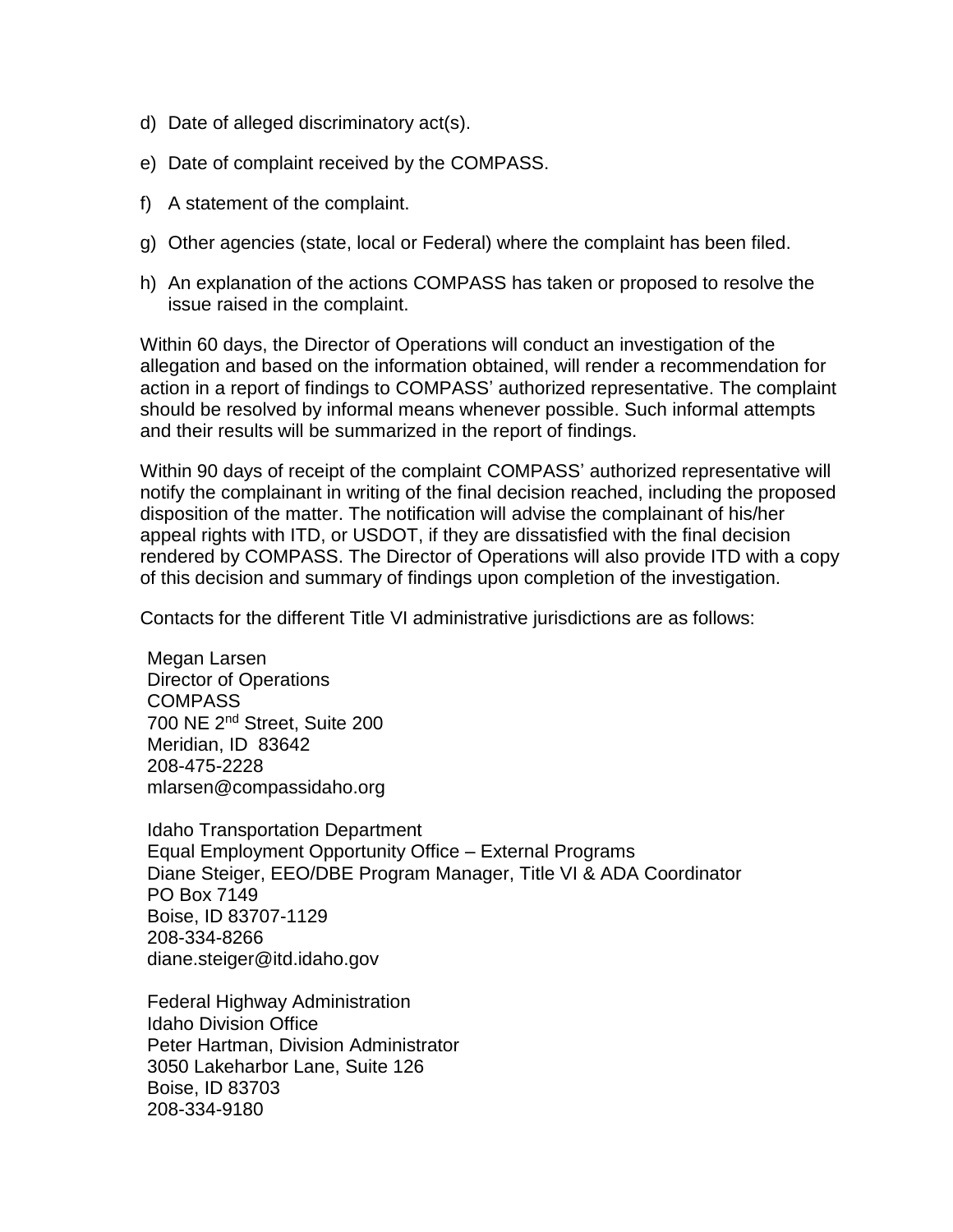#### <span id="page-12-0"></span>**SECTION 5 - STATE PROCEDURES, MANUALS, AND DIRECTIVES APPLICABLE TO FEDERAL-AID HIGHWAY PROGRAMS AND TITLE VI**

Manuals, plans, policies, programs, laws, regulations, executive orders and procedures establishing rules and guidelines for implementing Title VI are as follows:

- Employment Policies and Procedures
- Financial Policy and Procedure Manual
- Public Involvement Policy
- Public Involvement Plans
- FHWA Title VI Program Guidelines for Federal-aid Recipients
- Statewide Transportation Improvement Program (STIP)
- Standard Specifications for Highway Construction
- Required Contract Provisions/Federal-aid Contracts (FHWA-1273)
- LEP Plan
- 49 CFR 21 (DOT Title VI Regulations)
- DOT Order 1050.2 (Standard Title VI Assurances)
- 23 CFR 200 (FHWA Implementation Regulations of Title VI)
- DFR 200 Part 420.121(h) (Funding Planning and Research Activities)
- 23 CFR 450 (FHWA & FTA MPO Planning Regulations)
- 23 USC 109(h)28 CFR Part 50.3 (DOJ's Guidelines for enforcement for Title VI)
- 49 CFR Part 21 (DOT's Implementation regulations of Title VI)
- Executive Order 12250 (DOJ Leadership and Coordination of Nondiscrimination Laws)
- Executive Order 12898 (Environmental Justice)
- Executive Order 13166 (Limited English Proficiency)
- Title VI of the Civil Rights Act of 1964 (42 USC 2000)
- Title VIII of the Civil Rights Act of 1968
- The Federal-aid Highway Act of 1973 (23 USC 324)
- The Federal-aid Highway Act (23 USC 306)
- The Americans with Disabilities Act
- Section 504 of the Rehabilitation Act of 1973 (29 USC 790)
- The Age Discrimination Act of 1975
- The Civil Rights Restoration Act of 1987
- The Uniform Relocation Assistance and Real Property Acquisition Policies Act of 1970 (42 USC 4601
- The Relocation Act Amendments of 1987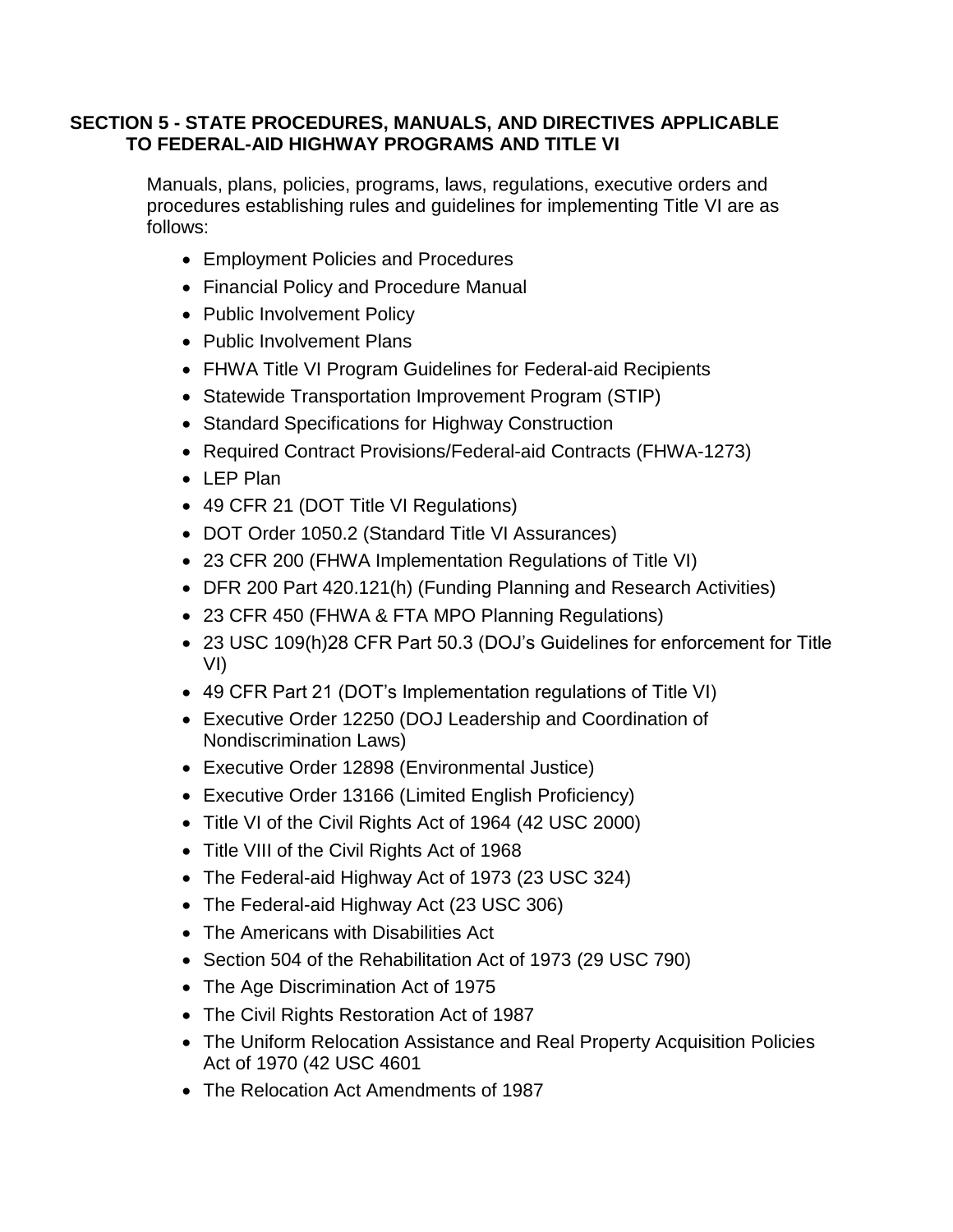The Civil Rights Act of 1991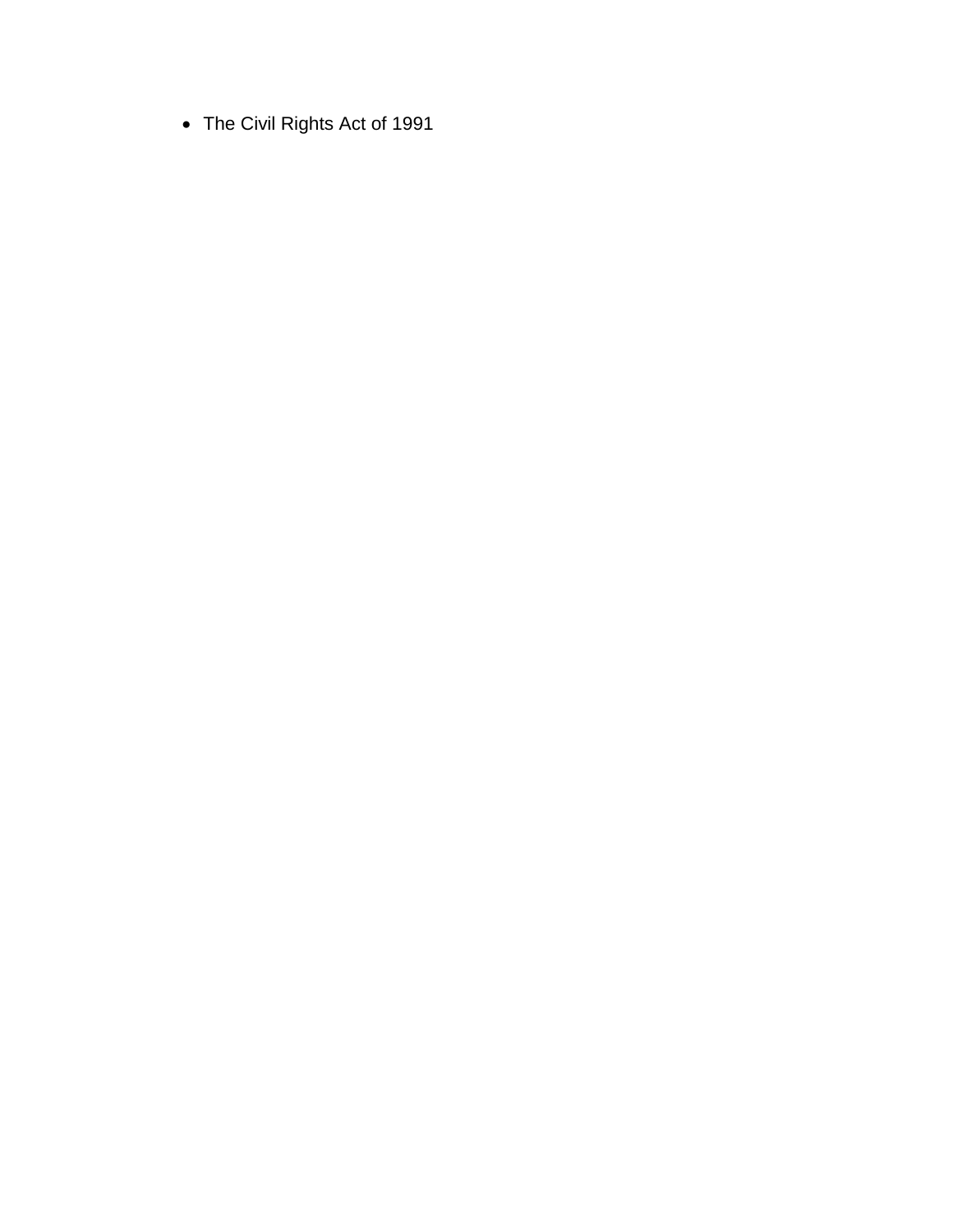#### <span id="page-14-0"></span>**SECTION 6 - DEFINITION OF TERMS**

**Affirmative Action**:A good faith effort to eliminate past and present discrimination which ensures that future discriminatory practices do not occur. Actions aimed at addressing the under-representation of minorities and females.

**Beneficiary**:An individual and or/entity that directly or indirectly receives an advantage through the operation of a Federal program; however, they do not enter into any formal contract or agreement with the Federal government where compliance with Title VI is a condition of receiving such assistance.

**Categorical Exclusion**:A technical exclusion for projects that do not result in significant environmental impacts.

**Disparate Impact**:Discrimination which occurs because of a neutral procedure or practice, and such practice lacks a "substantial legitimate justification." The focus is on the consequences of a recipient's practices rather that the recipient's intent.

**Discrimination/Disparate Treatment**:Discrimination which occurs when similarly situated persons are treated differently because of their race, color, national origin, gender, disability, or age, and the decision maker was aware of the complainant's race, color, national origin, gender, disability, or age, and decisions were made (at least in part) because of one or more of those factors.

**MPO**:Metropolitan Planning Organization (considered a subrecipient).

**Minority**:A person who is a citizen or lawful permanent resident of the United States and who is:

- Black a person having origins in any of the black racial groups of Africa
- Hispanic a person of Mexican, Puerto Rican, Cuban, Central or South American, or other Spanish culture or origin, regardless of race
- Asian or Pacific Islander a person having origins in any of the original peoples of the Far East, Southeast Asia, Indian Subcontinent, or the Pacific Islands
- American Indian or Alaskan Native a person having origins in any of the original peoples of North America, and who maintain cultural identification through tribal affiliation or community recognition
- White a female having origins in any of the original peoples of Europe, North Africa, or the Middle East
- Additional subcategories based on national origin or primary language spoken may be used, where appropriate on either a national or regional basis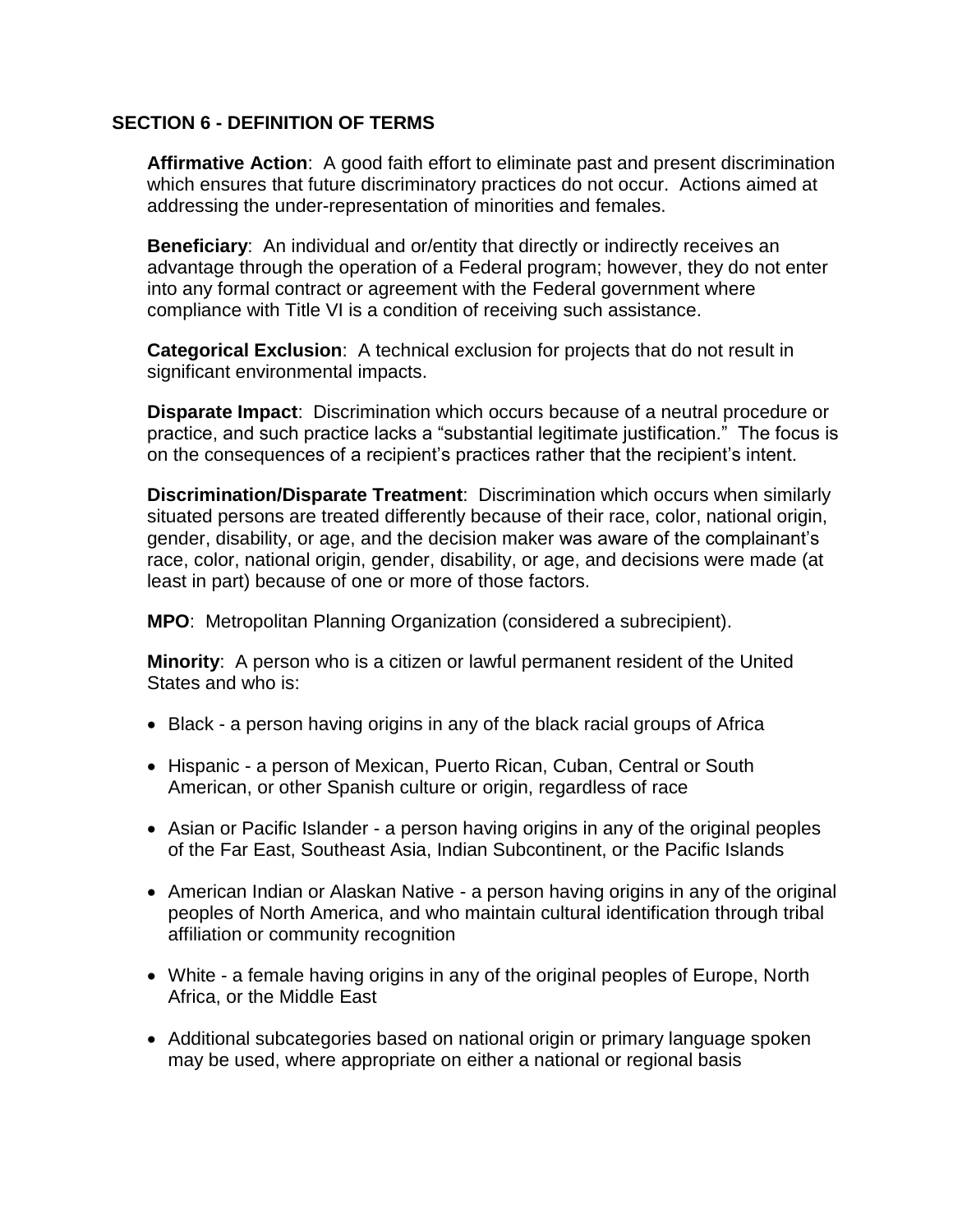**Recipient**: An individual and/or entity that receives Federal financial assistance and operates a program and/or activity.

**SEE**: Social, Economic, and Environmental – A process to analyze the SEE impacts and effects must be considered during the planning process. The goal of the SEE process is to develop a complete understanding of the existing and future environmental conditions and the possible effects of a proposed project in order to make the best project decision in terms of meeting the intended transportation needs and the goals of an area or community, and for protection and enhancement of the environment.

**STIP:** A three year, Statewide Transportation Improvement Program that includes the Idaho Transportation Department's program as well as the Transportation Improvement Programs prepared by the Metropolitan Planning Organizations in Idaho.

**Subrecipient**: A non-Federal entity that expends Federal awards received from a pass-through entity to carry out a Federal program, but does not include an individual that is a beneficiary of such a program. A subrecipient may also be a recipient of other Federal awards directly from a Federal awarding agency.

**TIP:** A three-year, Transportation Improvement Program prepared by a Metropolitan Planning Organization.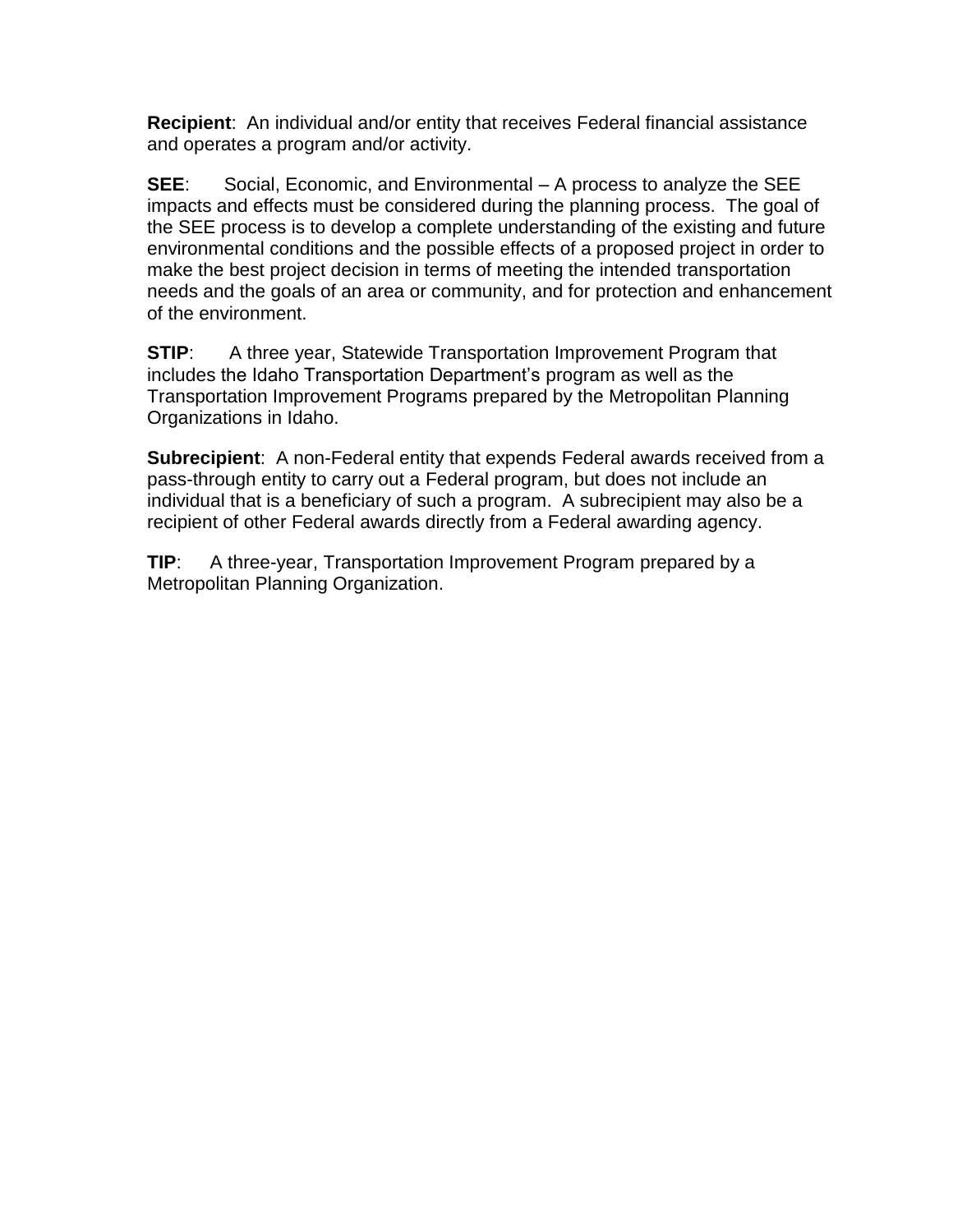## <span id="page-16-0"></span>**SECTION 7 - EXHIBITS**

I. Standard DOT Title VI Assurances Appendix A 49 CFR 21.7(a) (1) and (2)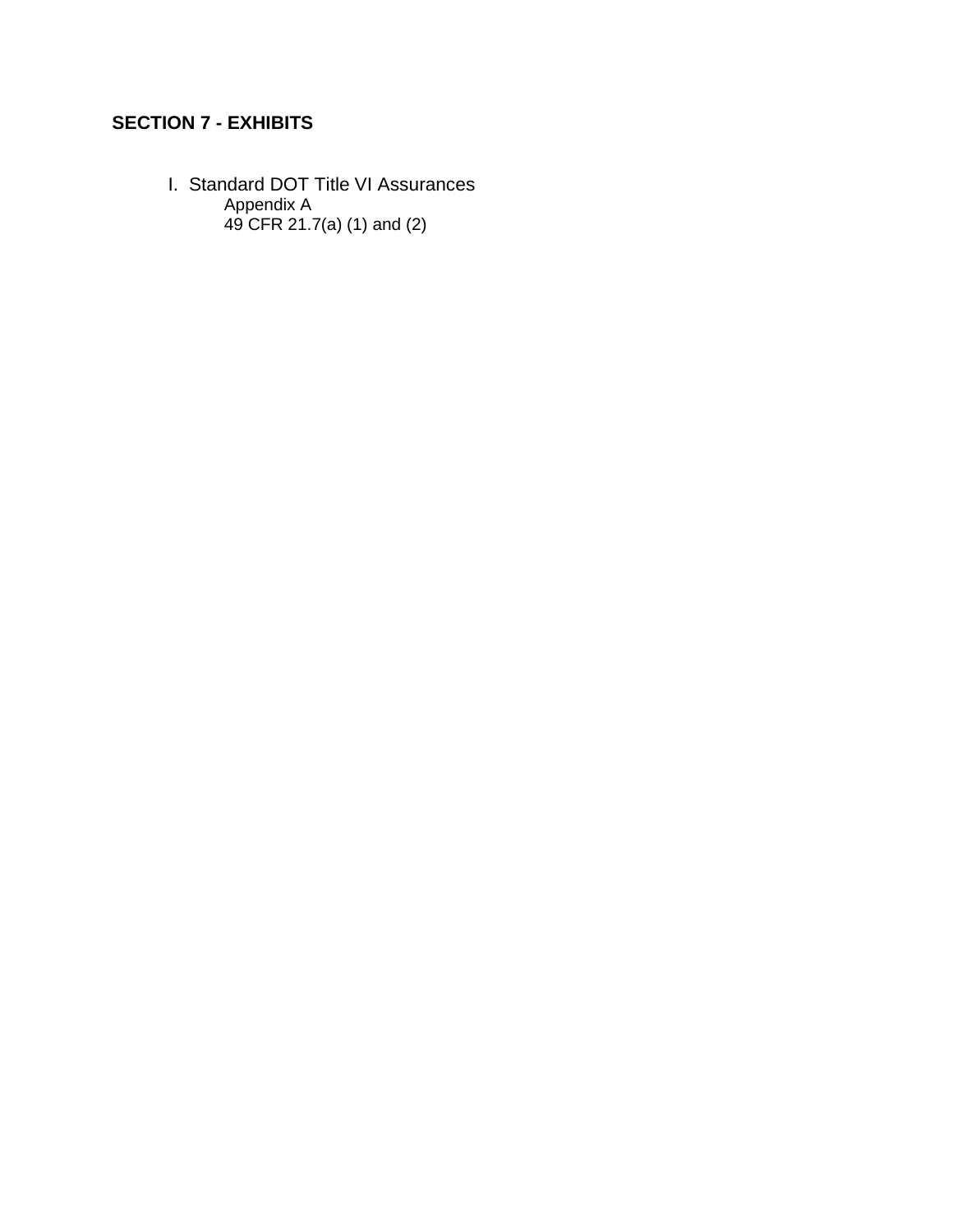### <span id="page-17-0"></span>EXHIBIT I STANDARD DOT TITLE VI ASSURANCES

COMPASS (hereinafter referred to as the "Recipient") HEREBY AGREES THAT as a condition to receiving any Federal financial assistance from the Department of Transportation, it will comply with Title VI of the Civil Rights Act of 1964, 78 Stat. 252, 42 USC 2000d - 42USC 2000d-7 (hereinafter referred to as the "Act"), and all requirements imposed by or pursuant to Title 49, Code of Federal Regulations, Department of Transportation, Subtitle A, Office of the Secretary, Part 21, Nondiscrimination in Federally Assisted Programs of the Department of Transportation - Effectuation of Title VI of the Civil Rights Act of 1964 (hereinafter referred to as the "Regulations"), Executive Order 12898 - Environmental Justice (hereinafter referred to as "EJ"), Executive Order 13166 - Limited English Proficiency (hereinafter referred to as "LEP") and other pertinent directives, to the end that in accordance with the Act, Regulations, Executive Orders and other pertinent directives, no person in the United States shall, on the grounds of race, color, national origin, gender, age or disability be excluded from participation in, be denied the benefits of, or be otherwise subjected to discrimination under any program or activity for which the Recipient receives Federal financial assistance from COMPASS of Transportation, including the Federal Highway Administration, and HEREBY GIVES ASSURANCE THAT it will promptly take any measures necessary to effectuate this agreement. This assurance is required by subsection 21.7(a) (1) of the Regulations, a copy of which is attached.

More specifically and without limiting the above general assurance, the Recipient hereby gives the following specific assurances with respect to its Federal-aid Highway Program:

- 1. That the Recipient agrees that each "program" and each "facility" as defined in subsections 21.23(e) and 21.23(b) of the Regulations, will be (with regard to a "program") conducted, or will be (with regard to a "facility") operated in compliance with all requirements imposed by, or pursuant to, the Regulations.
- 2. That the Recipient shall insert the following notification in all solicitations for bids for work or material subject to the Regulations made in connection with the Federal-aid Highway Program and, in adapted form in all proposals for negotiated agreements:

COMPASSin accordance with Title VI of the Civil Rights Act of 1964, 78 Stat. 252, 42 USC 2000d to 2000d-7 and Title 49, Code of Federal Regulations, Department of Transportation, Subtitle A, Office of the Secretary, Part 21, Nondiscrimination in Federally Assisted Programs of the Department of Transportation issued pursuant to such Act, hereby notifies all bidders that it will affirmatively insure that in any contract entered into pursuant to the advertisement, disadvantaged business enterprises will be afforded full opportunity to submit bids in response to this invitation and will not be discriminated against on the grounds of race, color, national origin, gender, age or disability in consideration for an award.

- 3. That the Recipient shall insert the clauses of Appendix A of this assurance in every contract subject to the Act and the Regulations.
- 4. That where the Recipient receives Federal financial assistance to construct a facility, or part of a facility, the assurance shall extend to the entire facility and facilities operated in connection therewith.
- 5. That where the Recipient receives Federal financial assistance in the form, or for the acquisition of real property or an interest in real property, the assurance shall extend to rights to space on, over, or under such property.
- 6. That this assurance obligates the Recipient for the period during which Federal financial assistance is extended to the program, except where the Federal financial assistance is to provide, or is in the form of, personal property, or real property or interest therein or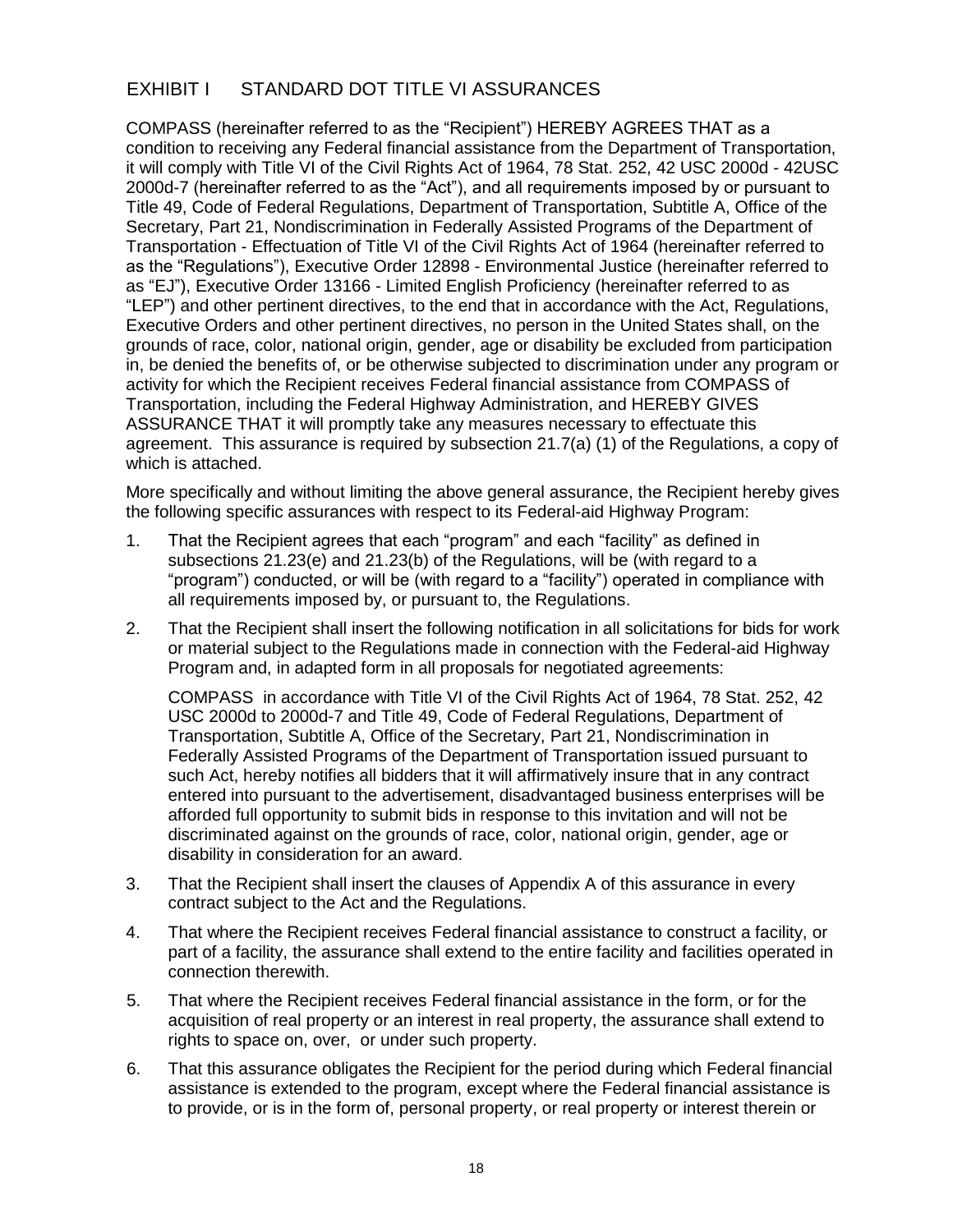structures or improvements thereon, in which case the assurance obligates the Recipient or any transferee for the longer of the following periods: (a) the period during which the property is used for a purpose for which the Federal financial assistance is extended, or for another purpose involving the provision of similar services or benefits; or (b) the period during which the Recipient retains ownership or possession of the property.

- 7. The Recipient shall provide for such methods of administration for the program as are found by the Secretary of Transportation, or the official to whom he delegates specific authority, to give reasonable guarantee that it, other recipients, subgrantees, contractors, subcontractors, transferees, successors in interest, and other participants of Federal financial assistance under such program will comply with all requirements imposed by, or pursuant to, the Act, the Regulations, and this Assurance.
- 8. The Recipient agrees that the United States has a right to seek judicial enforcement with regard to any matter arising under the Act, the Regulations, and this Assurance.

THIS ASSURANCE is given in consideration of and for the purpose of obtaining any and all Federal grants, loans, contracts, property, discounts or other Federal financial assistance extended after the date hereof to the Recipient by COMPASS of Transportation under the Federal-aid Highway Program and is binding on it, other recipients, subgrantees, contractors, subcontractors, transferees, successors in interest and other participants in the Federal-aid Highway Program. The person or persons whose signatures appear herein are authorized to sign this Assurance on behalf of the Recipient.

Math goze

Matthew J. Stoll Executive Director

May 1, 2014

Attachments: Appendix A DOT Title VI Regulations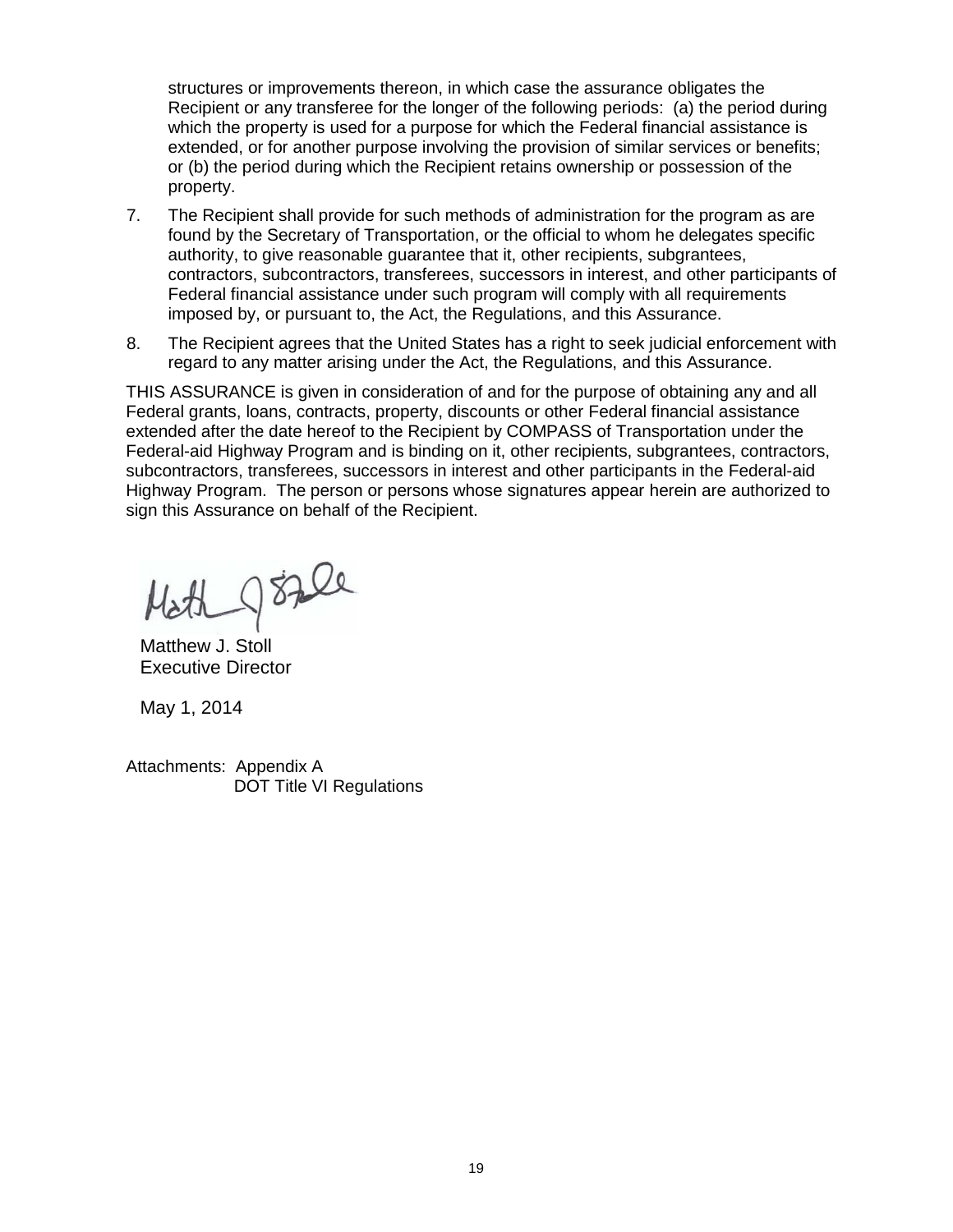## <span id="page-19-0"></span>**APPENDIX A**

During performance of work covered by this agreement, CONTRACTOR for itself, its assignees, agents, employees, subcontractors and successors agrees that it will comply with all regulations and requirements of the U.S. Department of Transportation relative to Title VI of the Civil Rights Act of 1964, as amended. CONTRACTOR shall not in any way discriminate against any employee or applicant for employment; subcontractor or solicitations for subcontract; or any other individual or firm providing or proposing to provide services based on race, color, sex, national origin, age or handicap/disability. In all solicitations for subcontracts, CONTRACTOR shall provide notice of the civil rights requirements of this agreement. CONTRACTOR shall provide all necessary or required information and reports as determined to be necessary by COMPASS and the appropriate federal agency.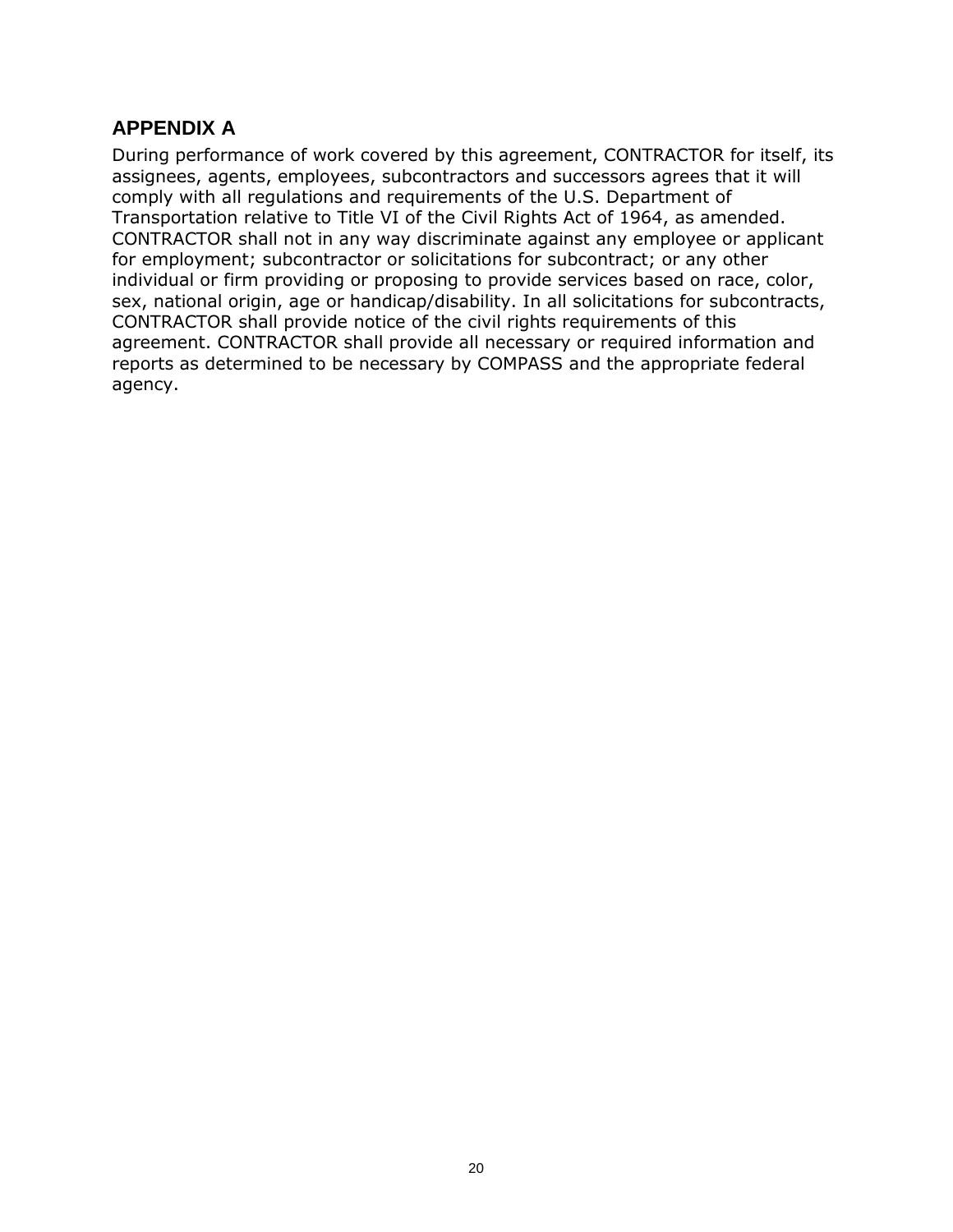#### Title VI Assurances 49 CFR 21.7(a) (1)

<span id="page-20-0"></span>(a) General. (1) Every application for Federal financial assistance to which this part applies, except an application to which paragraph (b) of this section applies, and every application for Federal financial assistance to provide a facility shall, as a condition to its approval and the extension of any Federal financial assistance pursuant to the application, contain or be accompanied by, an assurance that the program will be conducted or the facility operated in compliance with all requirements imposed by or pursuant to this part. Every award of Federal

financial assistance shall require the submission of such an assurance. In the case where the Federal financial assistance is to provide or is in the form of personal property, or real property or interest therein or structures thereon, the assurance shall obligate the recipient, or, in the case of a subsequent transfer, the transferee, for the period during which the property is used for a purpose for which the Federal financial assistance is extended or for another purpose involving the provision of similar services or benefits, or for as long as the recipient retains ownership or possession of the property, whichever is longer. In all other cases the assurance shall obligate the recipient for the period during which Federal financial assistance is extended to the program. The Secretary shall specify the form of the foregoing assurances, and the extent to which like assurances will be required of subgrantees, contractors and subcontractors, transferees, successors in interest, and other participants. Any such assurance shall include provisions which give the United States a right to seek its judicial enforcement.

(2) In the case where Federal financial assistance is provided in the form of a transfer of real property, structures, or improvements thereon, or interest therein, from the Federal Government, the instrument effecting or recording the transfer shall contain a covenant running with the land assuring nondiscrimination for the period during which the real property is used for a purpose for which the Federal financial assistance is extended or for another purpose involving the provision of similar services or benefits. Where no transfer of property or interest therein from the Federal Government is involved, but property is acquired or improved with Federal financial assistance, the recipient shall agree to include such covenant in any subsequent transfer of such property. When the property is obtained from the Federal Government, such covenant may also include a condition coupled with a right to be reserved by COMPASS to revert title to the property in the event of a breach of the covenant where, in the discretion of the Secretary, such a condition and right of Reverter is appropriate to the statute under which the real property is obtained and

to the nature of the grant and the grantee. In such event if a transferee of real property proposes to mortgage or otherwise encumber the real property as security for financing construction of new, or improvement of existing, facilities on such property for the purposes for which the property was transferred, the Secretary may agree, upon request of the transferee and if necessary to accomplish such financing, and upon such conditions as he deems appropriate, to subordinate such right of reversion to the lien of such mortgage or other encumbrance.

 (b) Continuing Federal financial assistance. Every application by a State or a State agency for continuing Federal financial assistance to which this part applies (including the types of Federal financial assistance listed in appendix A to this part) shall as a condition to its approval and the extension of any Federal financial assistance pursuant to the application: (1) Contain or be accompanied by a statement that the program is (or, in the case of a new program, will be) conducted in compliance with all requirements imposed by or pursuant to this part, and (2) provide or be accompanied by provision for such methods of administration for the program as are found by the Secretary to give reasonable guarantee that the applicant and all recipients of Federal financial assistance under such program will comply with all requirements imposed by or pursuant to

this part. [35 FR 10080, June 18, 1970, as amended at 68 FR 51389, Aug. 26, 2003]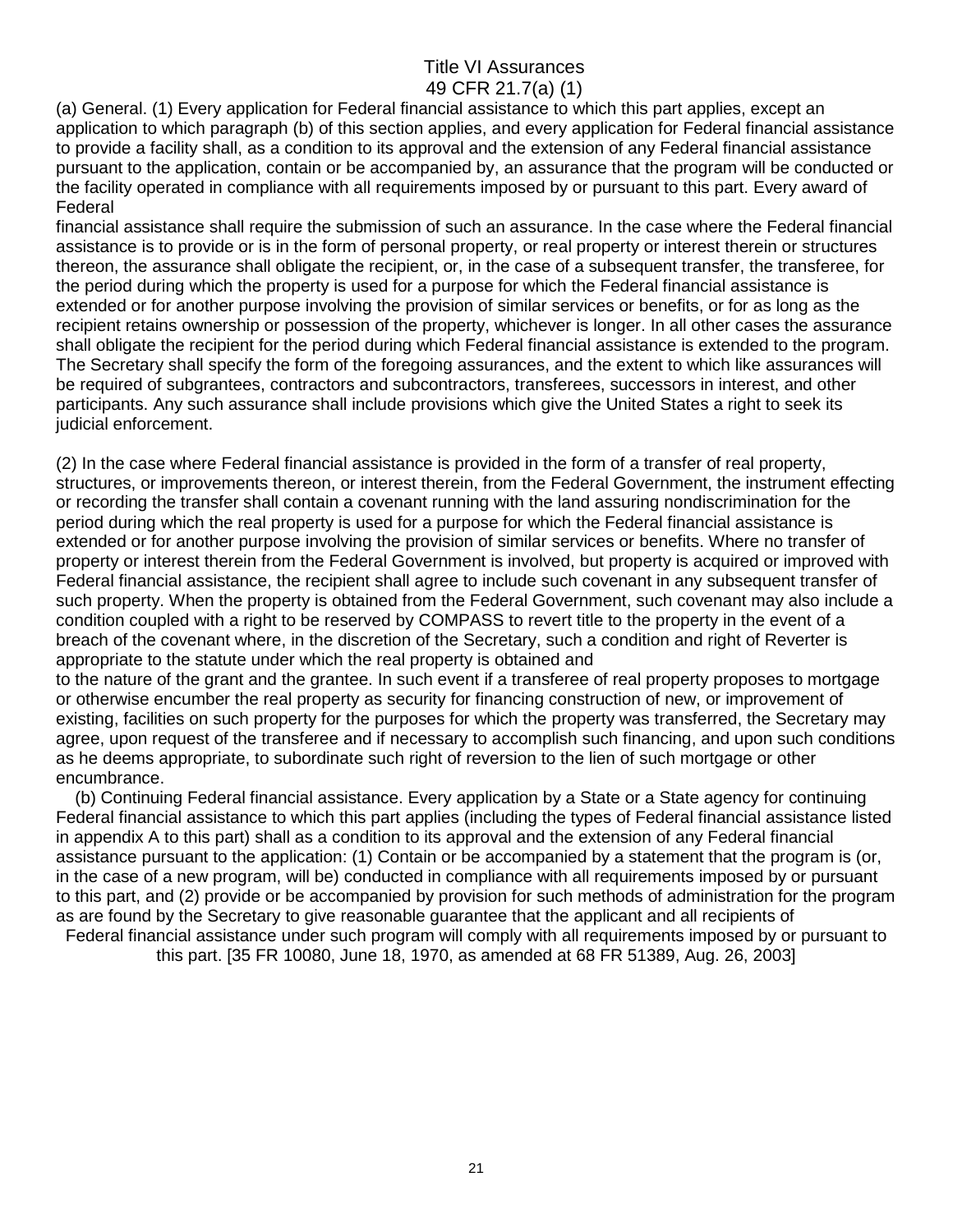#### COMPASS Title VI Complaint Log

| Number | Complainant<br>Name | Complainant<br>Address | Date Filed | <b>Basis</b> | <b>Status</b> | Disposition |
|--------|---------------------|------------------------|------------|--------------|---------------|-------------|
|        |                     |                        |            |              |               |             |
|        |                     |                        |            |              |               |             |
|        |                     |                        |            |              |               |             |
|        |                     |                        |            |              |               |             |
|        |                     |                        |            |              |               |             |
|        |                     |                        |            |              |               |             |
|        |                     |                        |            |              |               |             |